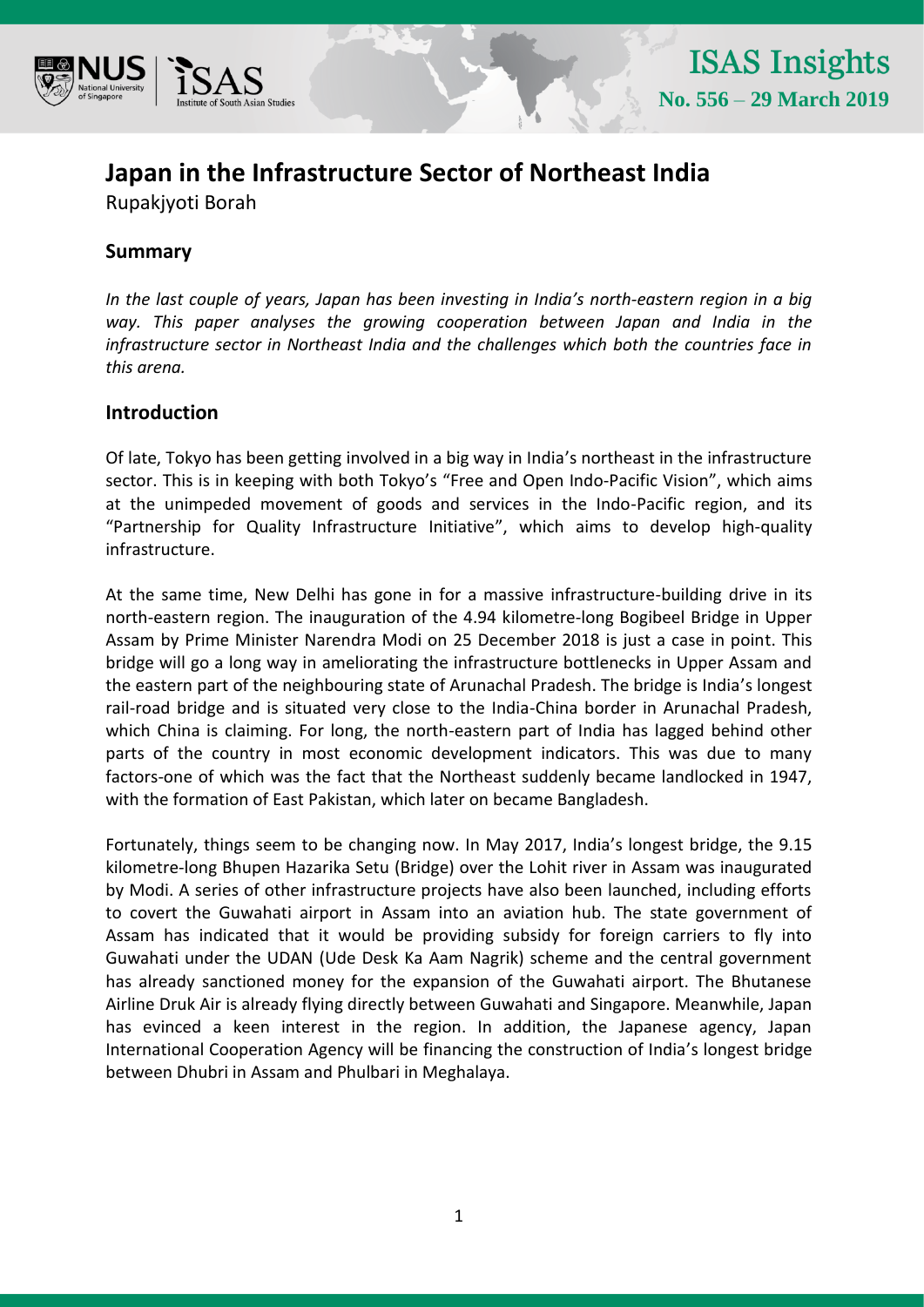### **Infrastructure Drive in Northeast India**

One of the main reasons for New Delhi's infrastructure building drive in Northeast India is its 'Act East' policy, through which India is reaching out to the ASEAN region and beyond. Northeast India is the bridge between India and the Southeast Asian region, given the fact that some of the north-eastern states share an almost 1600-km long border with Myanmar.

Second, one of the biggest challenges for India is how it has to deal with Beijing and its growing assertiveness. New Delhi has a disputed border with Beijing and, although relations with Beijing have cooled down in the aftermath of the standoff between the two sides following China's road construction activities in the Doklam region of Bhutan in 2017, there are still many issues which bedevil the ties between the two, especially New Delhi's refusal to join the Beijing-led Belt and Road Initiative (BRI). An Indian Ministry of External Affairs statement on the BRI notes that India is "of firm belief that connectivity initiatives must be based on universally recognized international norms, good governance, rule of law, openness, transparency and equality, and must be pursued in a manner that respects sovereignty and territorial integrity."<sup>1</sup>

Third, the ruling Bharatiya Janata Party (BJP) and its regional allies have been able to make inroads into the northeast using their infrastructure development plank whereas the region had not seen much development in the period after India's independence in 1947. Given that the general elections in India are around the corner, the ruling BJP-led alliance would be keen to continue with its infrastructure push in the region.

Fourth, from a security perspective, Northeast India is very critical for New Delhi, since it shares borders with Nepal, China, Myanmar and Bangladesh. As the Doklam crisis in 2017 showed clearly, it would be foolish to underestimate the threat from China, especially now, given the fact that India has not joined the BRI, which has already ruffled quite a few feathers in Beijing.

Fifth, the extended neighbourhood in South Asia demands New Delhi's attention as China has been rapidly making inroads into what New Delhi has traditionally seen as its own backyard. Though there has been some push against China's growing influence in countries like Maldives and Sri Lanka, New Delhi faces huge challenges in these countries as a cash-rich Beijing increases its clout in the region, especially in the light of its BRI.

However, things are slowly picking up pace. Last year, the Assam government organised the first Global Investors Summit in Guwahati. It is also building a 65-storey Twin Towers in Guwahati. In the immediate neighbourhood of Northeast India, things seem to be working out with regard to countries like Bangladesh and Myanmar. The re-election of Sheikh Hasina in Bangladesh has made New Delhi's task easier, as she has been a strong ally to India in economic cooperation and the fight against terrorism. In Myanmar, things are proceeding much faster under a civilian government. India, Myanmar and Thailand are engaged in the construction of the India-Myanmar-Thailand trilateral highway, while New Delhi is engaged

 $\overline{\phantom{a}}$ 

<sup>1</sup> Ministry of External Affairs, Government of India[, https://www.mea.gov.in/media-briefings.htm?dtl/29768/](https://www.mea.gov.in/media-briefings.htm?dtl/29768/%20Official+Spokespersons+response+to+a+query+on+media+reports+regarding+possible+cooperation+with+China+on+OBORBRI)  [Official+Spokespersons+response+to+a+query+on+media+reports+regarding+possible+cooperation+with+C](https://www.mea.gov.in/media-briefings.htm?dtl/29768/%20Official+Spokespersons+response+to+a+query+on+media+reports+regarding+possible+cooperation+with+China+on+OBORBRI) [hina+on+OBORBRI.](https://www.mea.gov.in/media-briefings.htm?dtl/29768/%20Official+Spokespersons+response+to+a+query+on+media+reports+regarding+possible+cooperation+with+China+on+OBORBRI) Accessed on 14 March 2019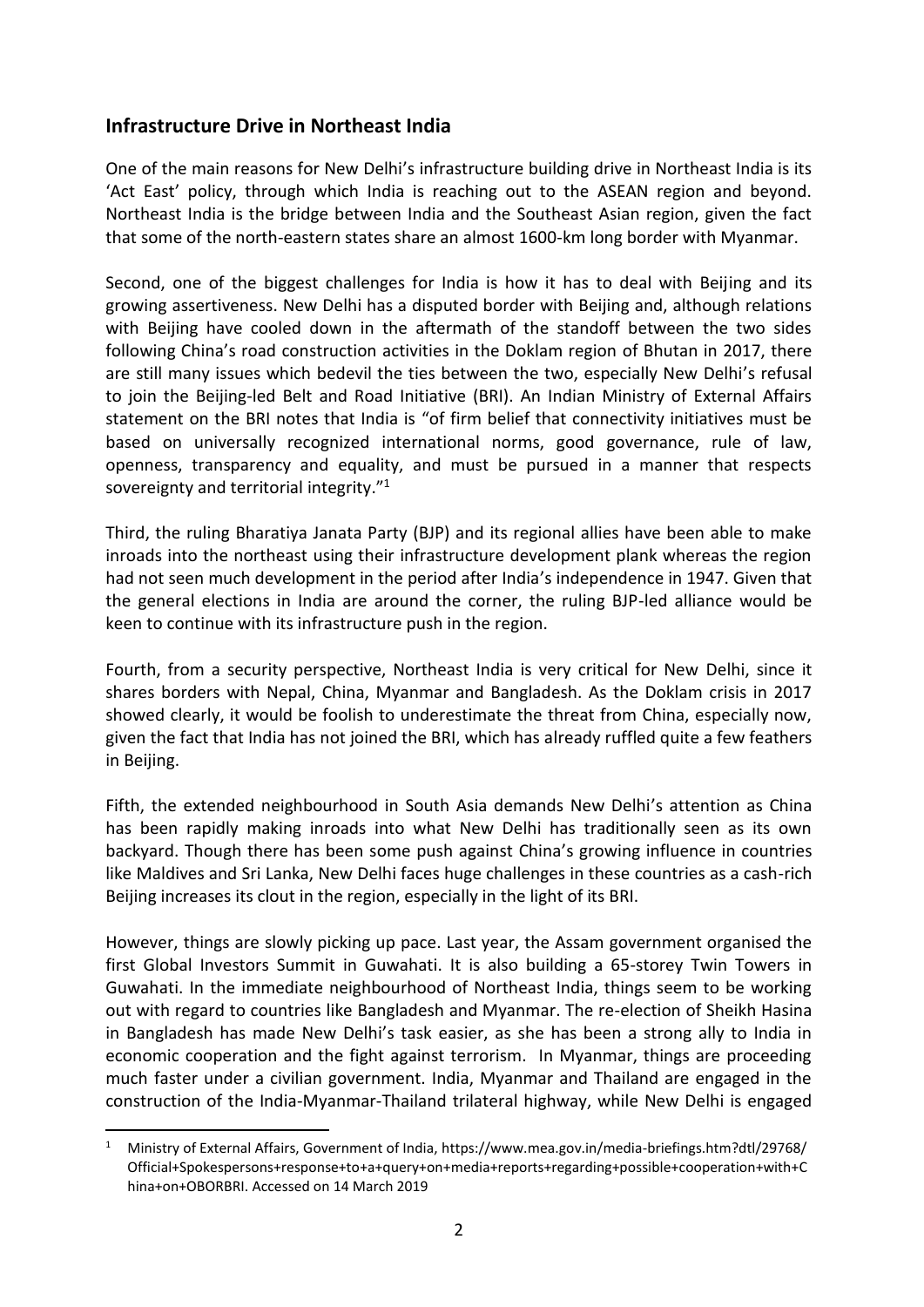in a series of infrastructure development projects in Myanmar. In addition, in 2018, the Heads of State of all the 10 Association of Southeast Nations (ASEAN) attended India's Republic Day celebrations in New Delhi, reflecting India's proactive desire to engage the region.

Then, there is the tourism factor. The north-eastern states of India are breathtakingly beautiful. The Mawlynnong village in Meghalaya has been listed as the cleanest village in Asia by BBC Travel, among others. Tourism can be a big draw to the region, especially given the deep Buddhist heritage in some parts of Northeast India. Besides, tribes like the Nagas are found across both sides of the border, in India as well as in Myanmar. Meanwhile, [two](https://thediplomat.com/2018/08/the-opening-of-an-india-myanmar-land-border-crossing-a-boon-for-northeast-india/)  [land border crossings were opened last year between India and Myanmar \(in the north](https://thediplomat.com/2018/08/the-opening-of-an-india-myanmar-land-border-crossing-a-boon-for-northeast-india/)[eastern states of Manipur and Mizoram\).](https://thediplomat.com/2018/08/the-opening-of-an-india-myanmar-land-border-crossing-a-boon-for-northeast-india/)

### **Major Japanese Projects in Northeast India**

Japan has played a very important role in many infrastructure projects in Northeast India. As part of its Official Development Assistance (ODA) commitment to India, it has contributed ODA loans for the North East Road Network Connectivity Improvement Project (which includes the National Highway 51 in Meghalaya and the NH54 in Mizoram). Among others, this will support the expansion and upgradation of the Shillong-Dawki strip in the northeastern state of Meghalaya and the construction of a new bridge in Dawki (on the border with Bangladesh).

In addition, private Japanese organisations, such as the Nippon Foundation, have financed the construction of the Imphal War Museum in Manipur in Northeast India, in memory of the nearly 70,000 Japanese soldiers who perished in the Battles of Imphal and Kohima during the Second World War.<sup>2</sup> In addition, in a significant development, India and Japan have also established the India-Japan Act East Forum and the first meeting of the forum in December 2017. This meeting was co-chaired by the former Indian Foreign Secretary S Jaishankar and Japan's Ambassador to India Kenji Hiramatsu.

# **Why is Japan a Critical Partner?**

For Japan too, investment in Northeast India gels well with its 'Free and Open Indo-Pacific' strategy. In addition, Japan has also not joined the China-led BRI.

Japan has a long involvement in this region dating back to World War II. However, the two countries moved away from each other during the Cold War. It was only after the end of the Cold War and the launch of India's 'Look East' policy that the two countries started becoming closer again. Their relations nosedived in light of India's nuclear tests in 1998, but picked up since then-Prime Minister Yoshiro Mori visited India in 2000.

 $\overline{a}$ <sup>2</sup> "Japan to build war museum in Manipur", The Hindu, 21 May 2017, https://www.thehindu.com/news/ [national/other-states/japan-to-build-war-museum-in-manipur/article18519330.ece.](https://www.thehindu.com/news/%20national/other-states/japan-to-build-war-museum-in-manipur/article18519330.ece) Accessed on 7 March 2019.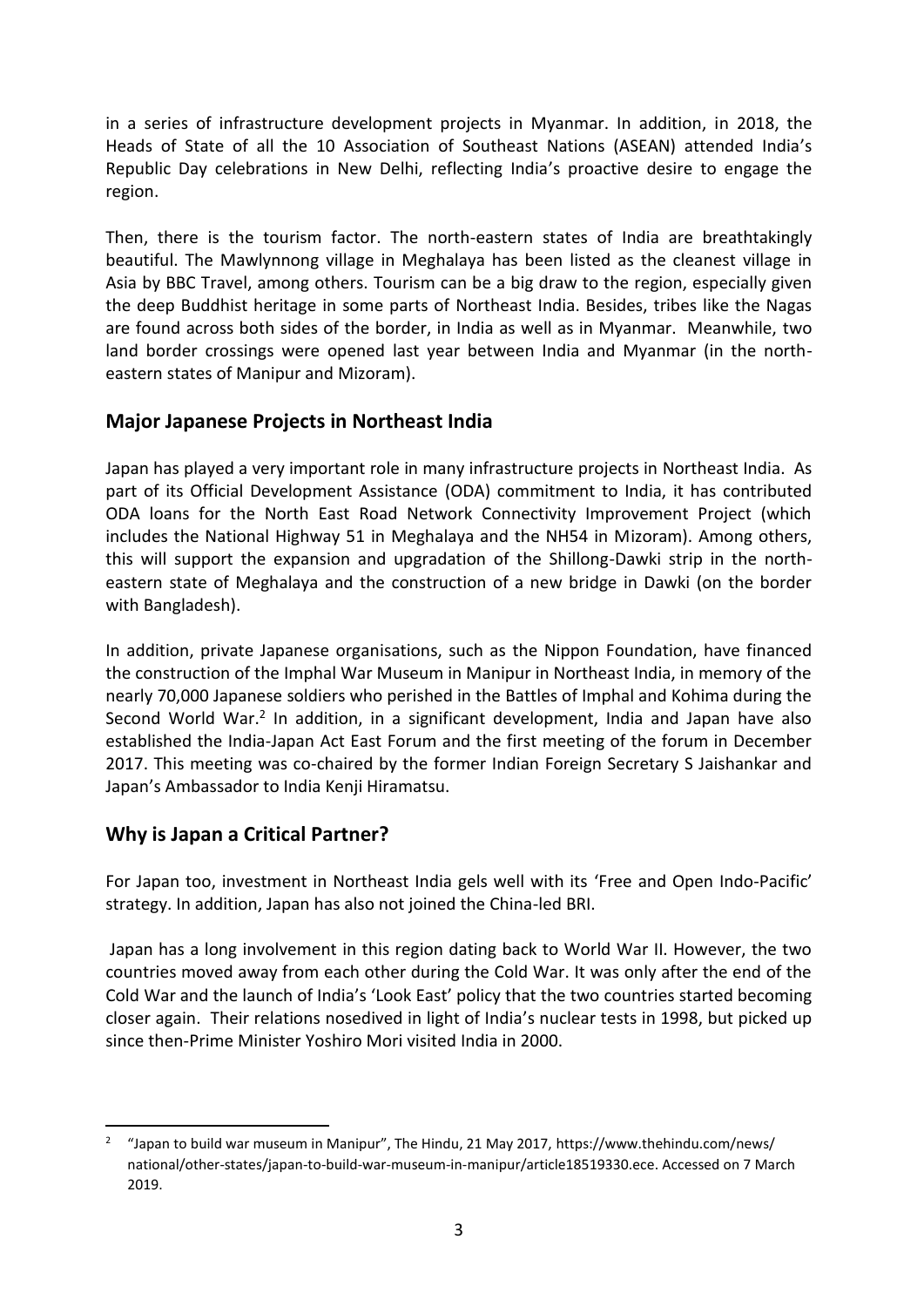Japan and India now have an annual summit at the prime ministerial-level with Japan being the second country (besides Russia) with which India has such an arrangement. The ties have improved even further after Shinzo Abe took over as the Prime Minister in Japan for a second term in December 2012.

When Prime Minister Shinzo Abe visited India in September 2017, the two countries "welcomed the India-Japan cooperation on development of India's North Eastern Region as a concrete symbol of developing synergies between India's 'Act East' policy and Japan's 'Free and Open Indo Pacific' strategy."<sup>3</sup>

Under Prime Minister Abe, Japan has embarked on the 'Free and Open Indo-Pacific' strategy. It actually builds on Abe's landmark speech before the Indian Parliament in August 2007 (during his earlier term in office) titled "Confluence of the Two Seas" where he noted "the Pacific and the Indian Oceans are now bringing about a dynamic coupling as seas of freedom and of prosperity.<sup>4</sup>

China's BRI, also called the One Belt One Road, has led to a flurry of efforts by other countries to come up with alternatives and Japan has been trying, in its own way, to increase its presence in the infrastructure sector in Asia and across the world with initiatives like the 'Partnership for Quality Infrastructure', which aims at collaborating with other countries in building high-quality infrastructure.

Japan has close economic ties with the ASEAN-member countries like Myanmar, a country that also serves as India's land-bridge to the ASEAN region. Hence Northeast India's physical proximity to ASEAN has naturally evoked interest from Japan. It is worth noting here that Japan is ASEAN's third largest trading partner.<sup>5</sup>

Tokyo is already part of various big-ticket infrastructure projects in the rest of India, but this somehow was not the case in the north-eastern region of India, until recently, because of reticence on the part of both India and Japan. However, this has changed now as seen in the host of projects being carried out by the two countries in the region. It also symbolises the growing trust levels between India and Japan as New Delhi has been wary of allowing external parties to invest in India's northeast, due to its strategic location. In addition, Japan will also be partnering with India to build a 15 MW diesel power plant in the strategicallylocated Andaman and Nicobar Islands. Even though these islands were under Japanese control for some time during World War II, Japan will be the first and only foreign country to be given access to the Andaman and Nicobar by India.

 $\overline{\phantom{a}}$ 

<sup>3</sup> Ministry of External Affairs (India), India-Japan Joint Statement during visit of Prime Minister of Japan to India, 14 September 2017[, http://www.mea.gov.in/bilateral-documents.htm?dtl/28946/IndiaJapan+](http://www.mea.gov.in/bilateral-documents.htm?dtl/28946/IndiaJapan+%20Joint+Statement+during+visit+of+Prime+Minister+of+Japan+to+India+September+14+2017)  [Joint+Statement+during+visit+of+Prime+Minister+of+Japan+to+India+September+14+2017.](http://www.mea.gov.in/bilateral-documents.htm?dtl/28946/IndiaJapan+%20Joint+Statement+during+visit+of+Prime+Minister+of+Japan+to+India+September+14+2017) Accessed on 3 March 2019.

<sup>4</sup> Ministry of Foreign Affairs of Japan, "Confluence of the Two Seas", 22 August 2007. https://www.mofa. go.jp/ region/asia-paci/pmv0708/speech-2.html. Accessed on 25 March 2019.

<sup>5</sup> Dandan Wan, "China and Japan rivalry in ASEAN", 23 February 2018. [http://www.eu-asiacentre.eu/pub\\_](http://www.eu-asiacentre.eu/pub_%20details.php?pub_id=233)  [details.php?pub\\_id=233.](http://www.eu-asiacentre.eu/pub_%20details.php?pub_id=233) Accessed on 6 March 2019.